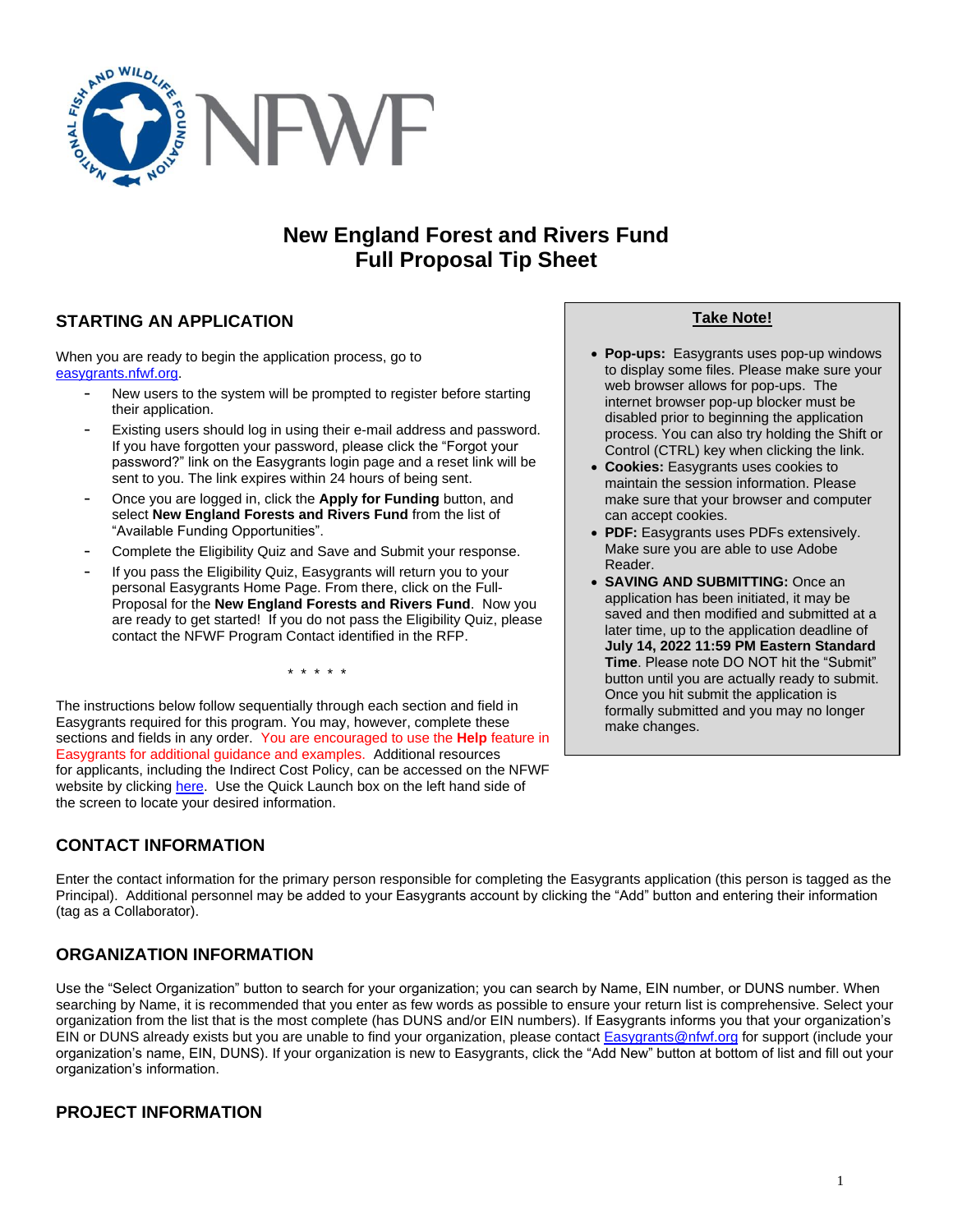- Project Title: Please do not call your project "New England Forests and Rivers Fund Proposal". Give it a short, descriptive name that will distinguish it from other proposals and indicate project purpose. (300 character limit, including spaces)
- Proiect Start Date: Projects should begin within six months of the award announcement date.
- **Project End Date:** Projects should be completed within 36 months of the project start date.
- **Description:** Should be two sentences long in most cases. The first sentence should clearly state the main activity/method being used to address a specific species/habitat and location. The second sentence should state the expected outcome from the investment and relevance to conservation. Please refrain from using pronouns such as I, we, our, etc. (1,000 character limit, including spaces)
- Abstract: Provide a more detailed description of your project; including location, purpose, major activities, target species, specific habitat, outcomes (deliverables at the end of the grant period) and partners. If this is an international project (or if work is to be completed outside of the US or US territories), please provide one or two sentences explaining the importance/connection to the U.S.Please refrain from using pronouns such as I, we, our, etc. (1500 character limit, including spaces)
- **Requested Amount:** Grant requests should be between \$50,000 and \$500,000 (please review the Request for Proposal for categories of funding).

### **PROJECT LOCATION**

- **Project Location Country:** All projects must occur within "North America United States".
- **Project Location State/Province:** Select all states that apply. Connecticut, Maine, Massachusetts, New Hampshire, New York, Rhode Island and Vermont.
- **Project Location U.S. Congressional District(s):** As of January 1, 2013, Congressional District lines were redrawn in many states. Please carefully review the district(s) for your project's location. If you are not sure what the Congressional District(s) should be, you can enter the project zip codes or addresse[s at](http://www.govtrack.us/congress/members/map) <http://www.govtrack.us/congress/members/map> to determine the correct district(s) for your project. If your project takes place statewide, please select the "All Districts" option for that state.
- Project Location Description: Please include the county/city where the project will occur in your description. (300 character limit, including spaces)

### **MAP**

This section allows you to map the location(s) of your proposed project. Follow the page instructions provided in Easygrants. For more detailed assistance, refer to th[e Map Page Help](http://www.nfwf.org/whatwedo/grants/Documents/HelpFile.Proposal.Map.pdf) document o[r Mapping Video Tutorial.](http://www.nfwf.org/whatwedo/grants/applicants/Pages/mapping-tool.aspx#.VfH2mpd1b70)

- Navigate to the map window and click "Save" at the bottom of the page to begin mapping your project.
	- There are three methods of submitting the location(s) of your project:
		- I. Upload a Shapefile
		- II. Select by Geography
		- III. Draw a Custom Area
	- Once your location(s) have been created, click "Submit Project Location".
	- To finalize your location, click the "Confirmation" check box at the bottom of the page.
- Then click "Save" (or "Save & Continue") to save your map and move to the next task.

### **UPLOADS**

To complete your application, you must upload one or more files into Easygrants. In general, please minimize the file size of your uploads, and especially files that include photos, diagrams or logos. There is a file size limit of 15 megabytes.

- **Full Proposal Narrative:** The most important upload is your actual full proposal narrative. The **full proposal narrative template** may be downloaded from Easygrants at any time and completed at your leisure. It must be uploaded back into your Easygrants application before your application may be submitted. The narrative may not exceed ten (10) pages in total length.
- In addition to the narrative, several other files should be uploaded. Following is guidance regarding all required and optional uploads: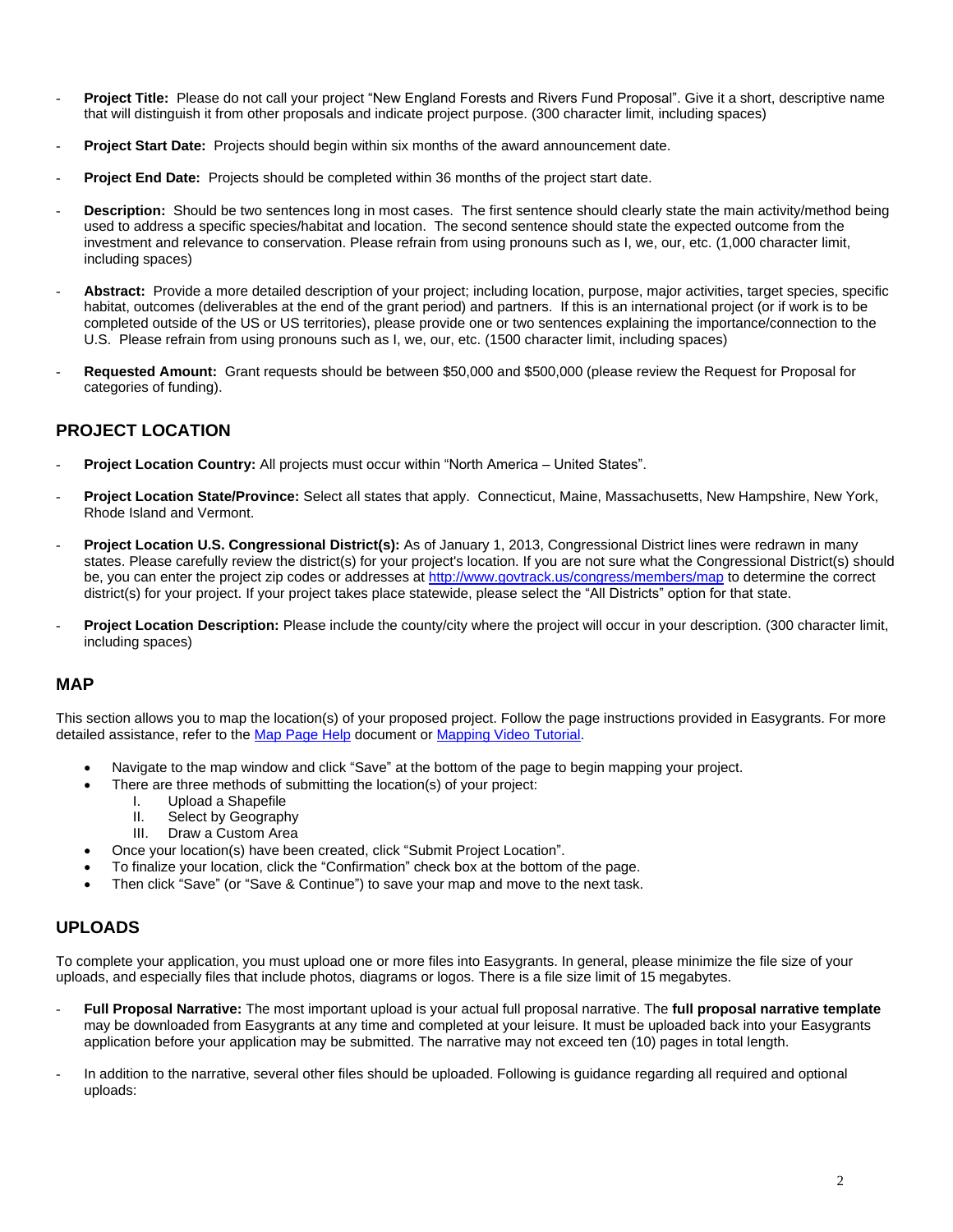| <b>Upload</b>                                | <b>Required</b> | <b>Notes</b>                                                                                                                                                                                                                                                                                                        |
|----------------------------------------------|-----------------|---------------------------------------------------------------------------------------------------------------------------------------------------------------------------------------------------------------------------------------------------------------------------------------------------------------------|
| Narrative                                    | Yes             | Template provided in Easygrants online application "Uploads" section.                                                                                                                                                                                                                                               |
| <b>Project Maps</b>                          | <b>No</b>       | In addition to the Mapping Tool, please submit maps and/or diagrams of on-site<br>work proposed, if applicable. Strongly recommended for restoration or green<br>infrastructure projects.                                                                                                                           |
| Letters of Support                           | <b>No</b>       | Recommended from significant partners, especially those providing matching<br>contributions. Letters of support should not be mailed directly to NFWF.<br>Scan all letters of support into one single file and upload the file in the "Uploads"<br>section of your online application.                              |
| Other documents                              | <b>No</b>       | Ten (10) page limit.                                                                                                                                                                                                                                                                                                |
| Statement of Litigation                      | Yes             | Template provided in Easygrants online application "Uploads" section. Federal,<br>state, and local government applicants are not required to complete this section.                                                                                                                                                 |
| Board of Trustees or<br><b>Directors</b>     | Yes             | Provide a list of members. If your organization is not a nonprofit and does not<br>have a Board, upload a document stating that none exists.                                                                                                                                                                        |
| <b>GAAP Audited Financial</b><br>Statements* | Yes             | Please refer to the Required Financial Documents and FAQs webpage for details<br>on all financial information required for submission.                                                                                                                                                                              |
| IRS Form 990*                                | Yes             | Please refer to the Required Financial Documents and FAQs webpage for details<br>on all financial information required for submission.                                                                                                                                                                              |
| Single Audit*                                | Yes             | Please refer to the Required Financial Documents and FAQs webpage for details<br>on all financial information required for submission.                                                                                                                                                                              |
| <b>Applicant Controls</b><br>Questionnaire   | Yes             | Please refer to the Required Financial Documents and FAQs webpage for details<br>on all financial information required for submission.                                                                                                                                                                              |
| Conceptual or<br><b>Engineered Plans</b>     | <b>No</b>       | Conceptual or engineering designs of green infrastructure, restoration, best<br>management practices, and other technology or techniques that will be employed<br>during the course of the project, if applicable.                                                                                                  |
| Photos                                       | No              | Please compress photos to minimize file size. 3 photos maximum.                                                                                                                                                                                                                                                     |
| Applicant Demographic<br>Information Form**  | Yes             | Template provided in Easygrants online application "Uploads" section. While this<br>upload is required, you can opt out of providing the information within the form. If<br>your organization has provided NFWF with this information in the last 12 months,<br>please indicate that in the opt out drop down menu. |

\*If your organization has recently applied to NFWF for a grant and valid information is already on file in Easygrants and is current, you will not be asked for these uploads and these categories will not appear for you in Easygrants. Also, please note that financial documents may not show a 'successfully converted' status when you are uploading them. This is because financial documents are not pulled into the full proposal PDF but are stored in a separate part of the easygrants system which can only be accessed by NFWF staff once uploaded.

\*\* The information provided on this excel form will be kept confidential, although the Foundation may share its aggregate findings as appropriate with its staff, Board of Directors, funding partners, and publicly on its website or through other media. The Foundation will not share identifying information about any particular entity or project. These anonymized aggregate data will be used by NFWF to better understand the demographic profiles of the organizations that we fund. The information you provide will **NOT** be shared with proposal reviewers and will **NOT** be considered when making grant decisions.

## **METRICS**

This section allows you to select the activity and outcome metrics you will use to measure your project's progress and success. Follow the directions provided in Easygrants to complete this section. A couple of pointers:

- A list of metrics associated with this program will be presented.
- Hover your mouse cursor over the "?" next to a metric to read its description and specific guidance.
- Please "Add" and complete at least one metric relevant to reporting your project's progress.
- For each metric you will need to provide values for "Starting Value" and "Target Value". In most cases the starting value will be zero (0).
- In your project narrative, you will have the opportunity to describe additional activities and outcomes associated with your project.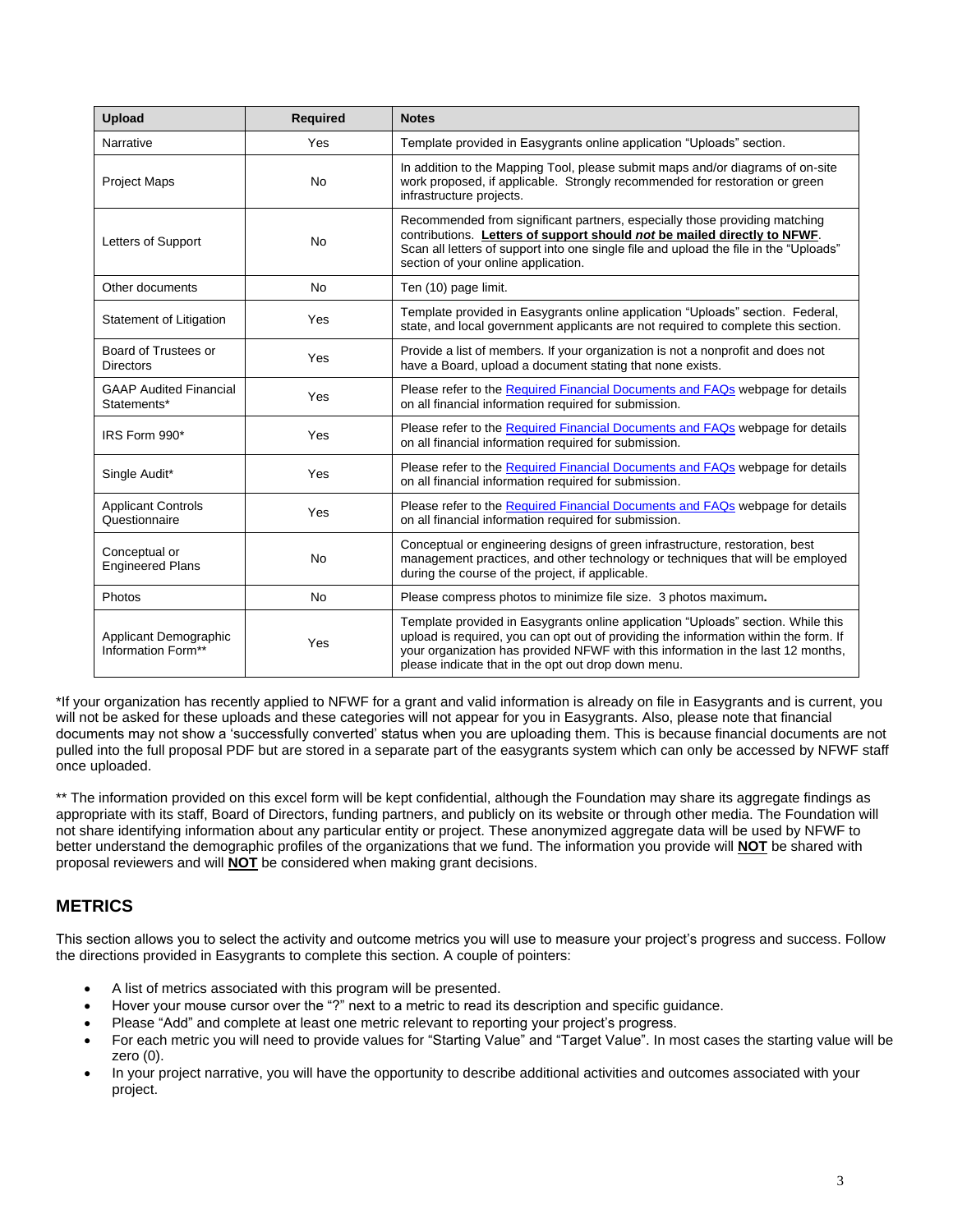## **BUDGET**

Please refer to the [Detailed Budget Instructions](http://www.nfwf.org/whatwedo/grants/applicants/Pages/budget-instructions.aspx) sheet in order to accurately complete a budget for this project.

- Budgets without narrative descriptions may be rejected and/or returned to the applicant for further details and clarification.
- Narratives should be written is such a way that someone not specifically familiar with the project can conceptually understand the rationale, purpose and calculation of the anticipated costs identified.
- The "Requested Amount" in the Project Information section must match your budget grand total exactly. The budget should only represent the grant amount being requested from NFWF; it should not include matching funds or represent the overall budget for the project.
- NFWF reserves the right to evaluate the cost-effectiveness of a budget, which may include, but is not limited to, an assessment of either or both direct and indirect costs in the proposed budget.

Indirect Costs: If you intend to include indirect costs in your budget, please review NFWF's [Indirect Cost Policy.](http://www.nfwf.org/whatwedo/grants/applicants/Pages/indirect-policy.aspx)

- The federal government has determined that a *de minimis* 10% indirect rate is an acceptable minimum for organizations without a NICRA, as such NFWF reserves the right to scrutinize **ALL** proposals with indirect rates above 10% for costeffectiveness.
- If you are including indirect costs in your budget request, please provide a narrative description identifying what the indirect request will be supporting (e.g., CEO salary, rent for lab space central to project site, etc.).
- Indirect cost narratives should include a statement of whether the applicant has ever had a NICRA. If the applicant has a NICRA, it shall include supporting documentation.
- Budgets without narrative descriptions for indirect costs may be rejected and/or returned to the applicant for further details and clarification.

## **MATCHING CONTRIBUTIONS**

Projects are strongly encouraged to have a minimum match of 1:1 non-federal cash or in-kind contributions. Larger match ratios and matching fund contributions from a diversity of partners are encouraged and will be more competitive.

Click the "Add" button to add sources of matching contributions, and list each source separately in the space provided. Match consists of the portion of project costs not paid with NFWF funds and may be in the form of cash, in-kind or volunteer contributions. Match must meet all of the following criteria:

Non-federal Matching Contributions:

- Verifiable from the grantee's records
- Not included as contributions for any other Federal award
- Reasonable and necessary for accomplishment of project or program objectives
- Committed directly to the project and used within the period of performance
- Allowable under OMB 2 CFR 200 Cost Principles

Federal Matching Contributions\*:

- Verifiable from the grantee's records
- Reasonable and necessary for accomplishment of project or program objectives
- Committed directly to the project and used within the period of performance

*\*While they do not count toward the non-federal matching requirement, applicants are encouraged to include federal contributions to demonstrate the full scope and support of the project or to meet the match requirement of a non-federal NFWF program.*

### **PERMITS and APPROVALS**

If permits and/or approvals are required for this project, click the "Add" button to provide details for each permit and/or approval. Include extra information in the description section as necessary (e.g., pre-permit meeting held on Jan. 1, 2013, etc.).

### **REVIEW and SUBMIT**

When you are ready to submit, each section of your proposal should be indicated "Complete" with a green check mark  $(\checkmark)$  in the "Status" column. If any section is indicated "Incomplete" with a red (X), you will not be able to submit and must go back and check your work in each section that is "Incomplete". The Validation Status section in the Review and Submit section of the application explains why the system indicates a section is "Incomplete".

To view and save your proposal you may click on the "View PDF" button. This function creates a composite file with all of the fields and substantive uploads, which you may then save as a stand-alone document. Please note that some of the financial documentation will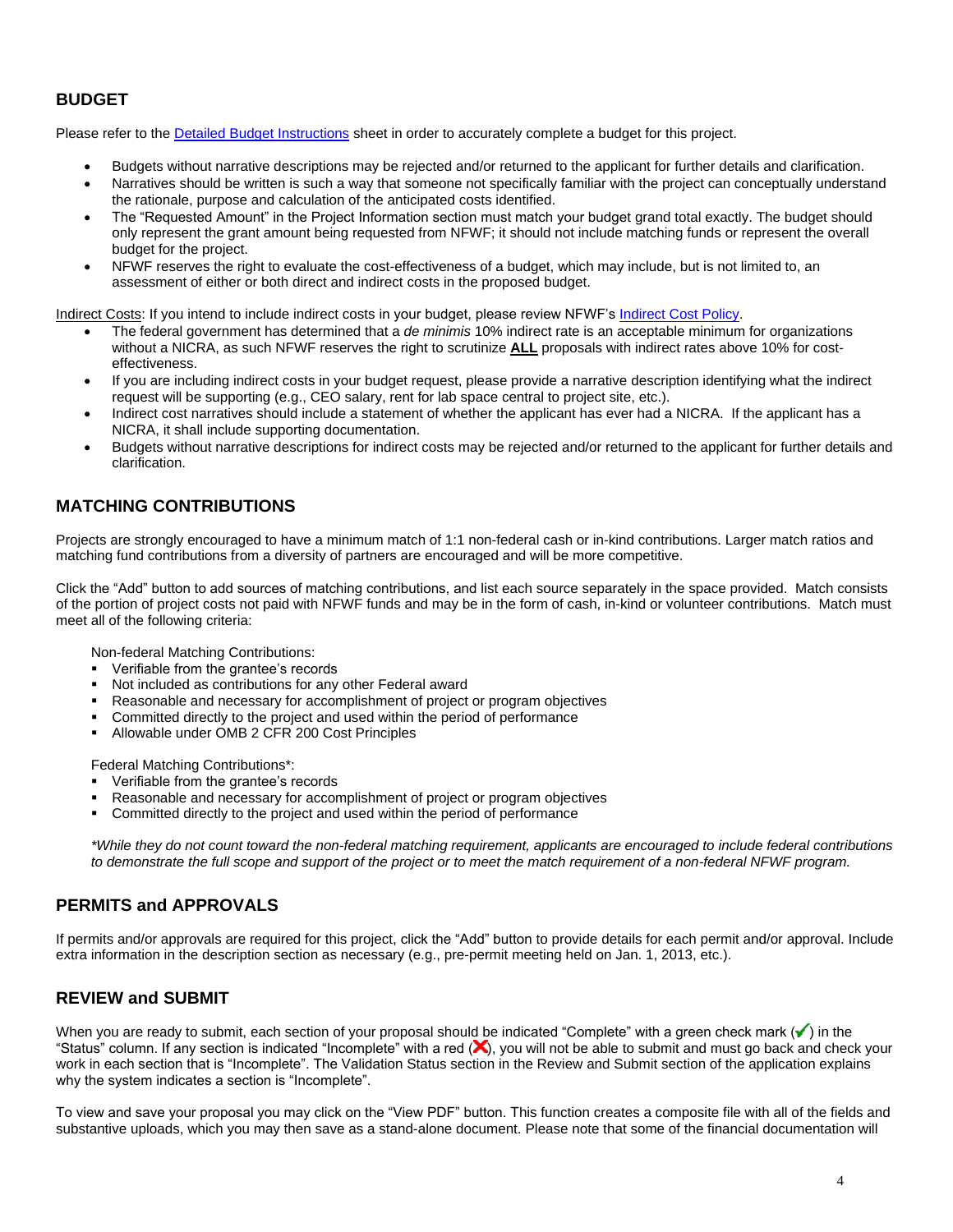be excluded from the composite file, but will be received by NFWF upon submission. Once you have reviewed your proposal for accuracy, click the "Submit" button to officially submit your proposal. Upon submission, you will receive a confirmation email from [Easygrants@nfwf.org.](mailto:Easygrants@nfwf.org)

## **FREQUENTLY ASKED EASYGRANTS QUESTIONS**

#### **1. How do I get back into the Easygrants online system when locked out?**

Please send an email to Easygrants Helpdesk [\(Easygrants@nfwf.org\)](mailto:Easygrants@nfwf.org) with your name, easygrants ID #, e-mail address, phone number, program you are applying to, and a description of the issue.

#### **2. I forgot my Easygrants password. How do I get this information sent to me?**

Please go to [easygrants.nfwf.org,](https://easygrants.nfwf.org/) click the "Forgot your password?" link, enter your e-mail address as the Login ID, and click Submit. Easygrants will e-mail you a copy of your login information. Please note that the reset password link expires after 24 hours of being sent. If it has been longer than 24 hours since the initial request you will have to request another link in order to reset your password. If you are unable to log in after having attempted to reset your password please send an email to Easygrants Helpdesk [\(Easygrants@nfwf.org\)](mailto:Easygrants@nfwf.org) with your name, easygrants ID #, e-mail address, phone number, program you are applying to, and a description of the issue.

#### **3. I have finished my proposal and it is not showing up as completed.**

Please remember to hit the "submit" button in the Review and Submit section of the application when you have completed the application. When a task is properly submitted in easygrants the task will no longer be visible on the user's homepage.

#### **4. How will I know when NFWF has received my completed application?**

You will receive an automated notification fro[m Easygrants@nfwf.org.](mailto:Easygrants@nfwf.org)

#### **5. I completed the application and it will not submit. Why not?**

If you are unable to submit your application, go to the Review and Submit form in the application.If any section is indicated "Incomplete" with a red  $(X)$ , there will also be an explanation as to why the system indicates the section is "Incomplete". You must go back and check your work in each section that is "Incomplete". Below are two examples that frequently prevent submission:

- 1) Check the Project Information section of the Easygrants online application "Requested Amount" to see if it matches your budget grand total. The amounts must match **exactly** (down to the cent) for you to be able to submit a proposal. Please edit your Requested Amount and/or budget if needed.
- 2) Do not complete sections of the budget where you have no costs. If you entered "0" for any budget line items, delete those line items. Placing a "0" in these line items will prevent you from submitting a proposal.

#### **6. What should I do if a page crashes in Easygrants?**

If you receive a System Encountered Error it is important to follow the instructions on the page

- 1) First, click **Resume** and you should return to the previous page. Check if the action you tried to complete occurred. If the action did not complete, make a note of what page you are on and what button or link you are clicking.
- 2) Retry the action. If the system crashes again you must click the **Send an E-mail** to report the issue. This will open a Send Error Message E-mail page in a new window or tab. **Do not skip these steps and e-mail Easygrants Helpdesk yourself; we need the information in this e-mail to resolve your issue.**
- 3) In the email to Easygrants Helpdesk, please enter your name, easygrants ID #, e-mail address, phone number, and a description of what happened. The description needs to include what page you were on, what data you may have typed into the page, what button/link you clicked, and what you were trying to do.
- 4) Click **Submit** to send the message and report the error. This will be sent to the NFWF Easygrants Helpdesk along with additional technical information sent by Easygrants.

### **7. I need to download a copy of my submitted proposal.**

To download a copy of your proposal after submitting please go to your Home screen, click the **View All Tasks** button, and find your proposal in the list of tasks. Click **View PDF** to download a copy of your proposal. If the PDF does not open or begin downloading please try again, holding the Shift or Control (CRTL) key on your keyboard to override your pop-up blocker. Please note that proposals are only available for a limited time after a cycle closes.

## **HELP WITH THE EASYGRANTS ONLINE SYSTEM**

For Easygrants technical support please contact our Helpdesk at [Easygrants@nfwf.org](mailto:Easygrants@nfwf.org) or leave a message at 202-595-2497. Please include your name, easygrants ID #, e-mail address, phone number, program you are applying to, and a description of the issue. Helpdesk hours are 9:00 AM to 5:00 PM EST, Mon-Fri.